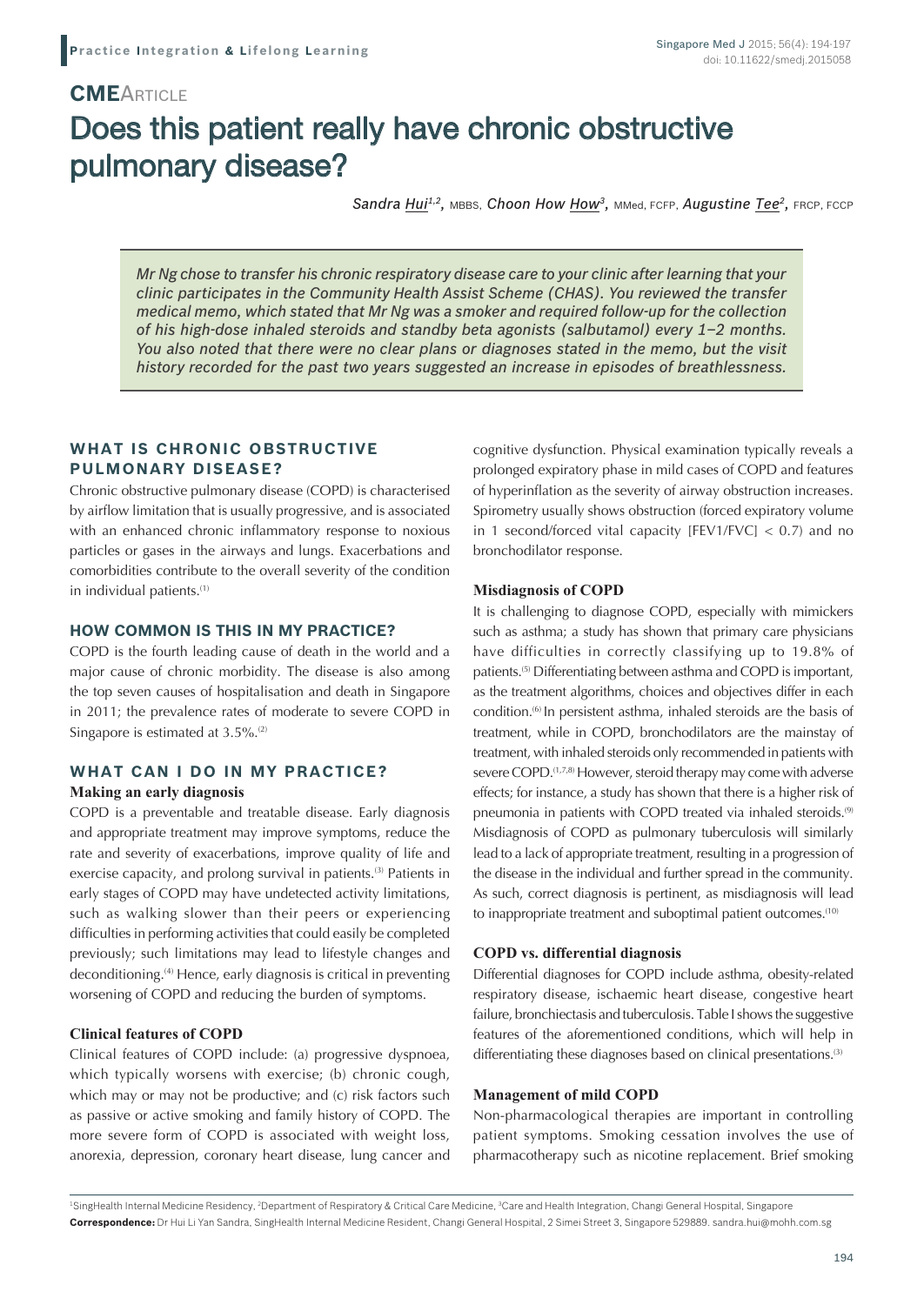| <b>Diagnosis</b>                          | <b>Suggestive features</b>                                                                                                                                                                                                             |
|-------------------------------------------|----------------------------------------------------------------------------------------------------------------------------------------------------------------------------------------------------------------------------------------|
| COPD                                      | • Mid-life onset<br>• Slowly progressing symptoms<br>• Long history of smoking                                                                                                                                                         |
| Asthma                                    | • Early onset<br>• Varying symptoms<br>• Symptoms occurring during the night/early<br>morning<br>• Presence of allergy, rhinitis and/or eczema<br>• Family history<br>• Airflow limitation that is largely reversible                  |
| Congestive<br>heart failure               | • Fine, basilar crackles on auscultation<br>• Dilated heart on chest radiography<br>• Pulmonary oedema<br>• Volume restriction, rather than airflow<br>limitation, on pulmonary function tests                                         |
| <b>Bronchiectasis</b>                     | • Large volume of purulent sputum<br>• Commonly associated with bacterial infection<br>• Coarse crackles/clubbing on auscultation<br>• Bronchial dilation and bronchial wall<br>thickening on chest radiography/computed<br>tomography |
| Tuberculosis                              | • Onset at all ages<br>• Lung infiltrate on chest radiography<br>• Microbiological confirmation<br>• High local prevalence of tuberculosis                                                                                             |
| Obesity-related<br>respiratory<br>disease | • Obese<br>• Snoring at night with brief periods of apnoea<br>• Interrupted sleep<br>• Daytime somnolence                                                                                                                              |

**Table I. Differential diagnoses for chronic obstructive pulmonary disease (COPD) and their respective suggestive features.(3)**

cessation counselling sessions (3 minutes) have been shown to be effective, with cessation rates of  $5\%$ –10% reported.<sup>(1,11)</sup> The "5As" – Ask, Advise, Assess, Assist and Arrange – can be employed to help patients who are willing to quit. Counselling by physicians is also found to significantly increase quit rates as compared to self-initiated strategies.(1,12) The Singapore Health Promotion Board QuitLine offers advice and useful information on how to quit smoking.

Annual influenza vaccination has been reported to significantly reduce COPD exacerbations.<sup>(1,13)</sup> Nichol et al found that pneumococcal vaccination for elderly patients with chronic lung disease reduces mortality and hospitalisations for pneumonia, and has direct medical care cost savings.(14) Patients with COPD can also benefit from rehabilitation and physical activity maintenance, as they improve exercise capacity, minimise hospitalisation and mortality rates, and improve recovery after exacerbation and quality of life.<sup>(1,15)</sup> Pulmonary rehabilitation is currently organised in local hospitals. Preliminary evidence shows that yoga training may improve lung function and exercise capacity on a short-term basis.(16,17) However, further studies are needed to substantiate these positive effects of yoga in COPD patients.

Mild COPD can also be managed by pharmacotherapy. Bronchodilator therapy is central to symptom management in patients with COPD and should be maximised before inhaled steroids are considered. An aerochamber can be

| Table II. Reasons and purposes for specialist referral in patients |  |  |  |  |
|--------------------------------------------------------------------|--|--|--|--|
| with $\text{COPD}.^{\text{(19)}}$                                  |  |  |  |  |

| Reason                                                                                          | <b>Purpose</b>                                                                                                   |
|-------------------------------------------------------------------------------------------------|------------------------------------------------------------------------------------------------------------------|
| Diagnostic uncertainty and<br>exclusion of asthma                                               | • Establish diagnosis and optimise<br>treatment<br>• Check the degree of reversibility<br>of airflow obstruction |
| Unusual symptoms such as<br>haemoptysis                                                         | • Investigate the cause(s)<br>of symptoms and exclude<br>malignancy and/or tuberculosis                          |
| Rapid decline in FEV1                                                                           | · Optimise management                                                                                            |
| Moderate or severe COPD,<br>or COPD with frequent<br>exacerbations despite<br>optimal titration | • Optimise management                                                                                            |
| Onset of cor pulmonale                                                                          | • Confirm diagnosis and optimise<br>treatment                                                                    |
| Assessment of home<br>oxygen therapy: ambulatory<br>or long-term oxygen therapy                 | • Optimise management, measure<br>blood gases and prescribe oxygen<br>therapy                                    |
| Assessing the need for<br>pulmonary rehabilitation                                              | • Optimise treatment and refer to<br>specialist or community-based<br>rehabilitation service                     |
| <b>Bullous lung disease</b>                                                                     | • Confirm diagnosis and refer to<br>medical or surgical units for<br>bullectomy                                  |
| Development of COPD at<br>age < 40 yr                                                           | • Establish diagnosis and exclude<br>alpha1-antitrypsin deficiency                                               |
| Assessment for lung<br>transplantation or lung<br>volume reduction surgery                      | · Identify criteria for referral to<br>transplant centres                                                        |
| Frequent chest infections                                                                       | • Rule out coexisting bronchiectasis                                                                             |
| Dysfunctional breathing                                                                         | • Establish diagnosis and<br>refer for pharmacological<br>and non-pharmacological<br>management                  |

COPD: chronic obstructive pulmonary disease; FEV1: forced expiratory volume in 1 second

used in cases where patient inhaler technique is incompetent. Bronchodilators can be prescribed *pro re nata* or on regular basis to reduce symptoms. Examples of bronchodilators include beta2-adrenoceptor agonist (short- or long-acting beta2 adrenoceptor agonists [SABA or LABA]), antimuscarinic agent and methylxanthines. Combination therapy (SABA + antimuscarinic agent) produces more sustained effects with fewer side effects compared to increasing doses of single bronchodilators. Long-term treatment with inhaled corticosteroids (ICS) is only recommended in patients with severe COPD and frequent exacerbations that cannot be controlled using LABA. Combination therapy (LABA + ICS) is more effective than the respective individual drugs. Oral mucolytic agents may reduce the risk of COPD exacerbation in patients receiving little or no treatment.<sup>(18)</sup>

It is important to monitor the disease progression and development of complications such as pneumonia, pneumothorax, bronchiectasis and right heart failure, as well as screen for and manage any comorbidities associated with COPD, such as common cardiovascular and metabolic diseases, anxiety/ depression and osteoporosis. The attending physician should be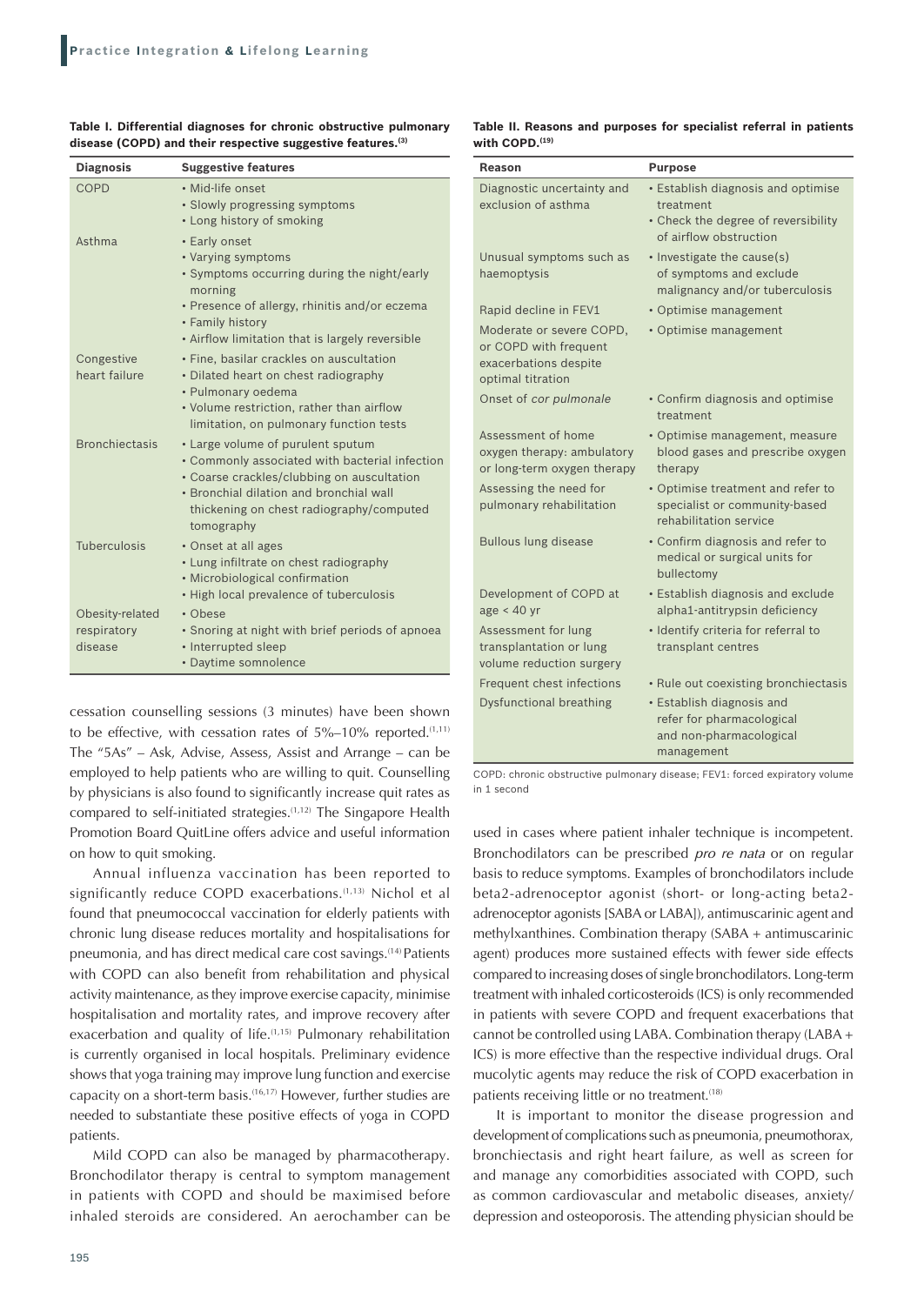alert and have a high index of suspicion for the development of lung cancer in the natural progression of COPD. Short courses of antibiotics in the treatment of moderate, infective exacerbation of COPD may be considered when there is heightened breathlessness with increased sputum volume and purulence.

#### **COMMON PITFALLS IN DIAGNOSING COPD**

Referral to a specialist is recommended when there is progression of the disease or uncertainty regarding the diagnosis. Table II lists the various scenarios for which patients with COPD should be referred to a specialist.<sup>(19)</sup>

#### **TAKE HOME MESSAGES**

- 1. COPD is a common clinical condition and a major cause of morbidity.
- 2. COPD should be detected in its early stages, as early diagnosis and treatment can reduce disease progression and the burden of symptoms.
- 3. It is important to make a correct diagnosis, as misdiagnosis causes a delay in treatment and suboptimal patient outcomes.

*You took a thorough clinical history for Mr Ng and noted that he had no family or personal history of atopy. The patient, however, remembered an episode of hospital admission for wheezing when he was very young. You referred him for spirometry, which excluded reversibility of airflow obstruction. At the six-month follow-up, you confirmed his diagnosis of COPD. You gave the patient pneumococcal and influenza vaccinations, stopped his inhaled steroid treatment and started him on regular community yoga classes. The patient subsequently felt more energetic with less dependence on inhalers, and you planned to continue working on his smoking cessation.*

**ABSTRACT** Chronic obstructive pulmonary disease (COPD) is a condition commonly encountered by primary care practitioners. The disease should be detected in its early stages to prevent disease progression and to reduce the burden of symptoms. Early treatment also results in improved mortality and reduced morbidity. COPD should be differentiated from other similar conditions such as asthma, as the basis of treatment differs in these conditions, and misdiagnosis can lead to poorer patient outcomes. Non-pharmacological treatment such as smoking cessation and vaccinations are important in the management of COPD, while pharmacotherapy such as bronchodilators and antimuscarinics are the mainstay of therapy in COPD. Referral to a specialist is recommended when there is progression of the disease or uncertainty regarding the diagnosis.

*Keywords: chronic obstructive pulmonary disease, COPD, primary care*

- 4. Attending physicians should be aware of the importance of non-pharmacological therapies when managing patients with COPD.
- 5. Inhaled corticosteroid is not the mainstay of treatment for COPD.

#### **REFERENCES**

- 1. Global Initiative for Chronic Obstructive Lung Disease (GOLD). Global strategy for diagnosis, management, and prevention of chronic obstructive pulmonary disease (updated 2015). Available at: http://www.goldcopd. org/uploads/users/files/GOLD\_Report\_2015\_Apr2.pdf. Accessed April 4, 2015.
- 2. Regional COPD Working Group. COPD prevalence in 12 Asia–Pacific countries and regions: projections based on the COPD prevalence estimation model. Respirology 2003; 8:192-8.
- 3. Celli BR, MacNee W; ATS/ERS Task Force. Standards for the diagnosis and treatment of patients with COPD: a summary of the ATS/ERS position paper. Eur Respir J 2004; 23:932-46.
- 4. Price D, Freeman D, Cleland J, Kaplan A, Cerasoli F. Earlier diagnosis and earlier treatment of COPD in primary care. Prim Care Respir J 2011; 20:15-22.
- 5. Miravitlles M, Andreu I, Romero Y, et al. Difficulties in differential diagnosis of COPD and asthma in primary care. Br J Gen Pract 2012; 62:e68-75.
- 6. Price DR, Yawn BP, Jones RC. Improving the differential diagnosis of chronic obstructive pulmonary disease in primary care. Mayo Clin Proc 2010; 85:1122-9.
- 7. Global Initiative for Asthma. Global strategy for asthma management and prevention (revised 2014). Available at: http://www.ginasthma.org/ local/uploads/files/GINA\_Report\_2014\_Aug12.pdf. Accessed April 4, 2015.
- 8. Bellamy D, Bouchard J, Henrichsen S, et al. International Primary Care Respiratory Group (IPCRG) Guidelines: management of chronic obstructive pulmonary disease (COPD). Prim Care Respir J 2006; 15:48‑57.
- 9. Ernst P, Gonzalez AV, Brassard P, Suissa S. Inhaled corticosteroid use in chronic obstructive pulmonary disease and the risk of hospitalization for pneumonia. Am J Respir Crit Care Med 2007; 176:162-6.
- 10. Tinkelman DG, Price DB, Nordyke RJ, Halbert RJ. Misdiagnosis of COPD and asthma in primary care patients 40 years of age and over. J Asthma 2006; 43:75-80.
- 11. Wilson DH, Wakefield MA, Steven ID, et al. "Sick of Smoking": evaluation of a targeted minimal smoking cessation intervention in general practice. Med J Aust 1990; 152:518-21.
- 12. Baillie AJ, Mattick RP, Hall W, Webster P. Meta-analytic review of the efficacy of smoking cessation interventions. Drug Alcohol Rev 1994; 13:157-70.
- 13. Poole PJ, Chacko E, Wood-Baker RW, Cates CJ. Influenza vaccine for patients with chronic obstructive pulmonary disease. Cochrane Database Syst Rev 2006; (1):CD002733.
- 14. Nichol KL, Baken L, Wuorenma J, Nelson A. The health and economic benefits associated with pneumococcal vaccination of elderly persons with chronic lung disease. Arch Intern Med 1999; 159:2437-42.
- 15. Garcia-Aymerich J, Lange P, Benet M, Schnohr P, Antó JM. Regular physical activity reduces hospital admission and mortality in chronic obstructive pulmonary disease: a population based cohort study. Thorax 2006; 61:772‑8.
- 16. Fulambarker A, Farooki B, Kheir F, et al. Effect of yoga in chronic obstructive pulmonary disease. Am J Ther 2012; 19:96-100.
- 17. Liu XC, Pan L, Hu Q, et al. Effects of yoga training in patients with chronic obstructive pulmonary disease: a systematic review and meta-analysis. J Thorac Dis 2014; 6:795-802.
- 18. Davies L, Calverley PM. The evidence for the use of oral mucolytic agents in chronic obstructive pulmonary disease (COPD). Br Med Bull 2010; 93:217‑27.
- 19. British Thoracic Society Standards of Care Committee. BTS statement on criteria for specialist referral, admission, discharge and follow-up for adults with respiratory disease. Thorax 2008; 63 Suppl 1:i1-i16.